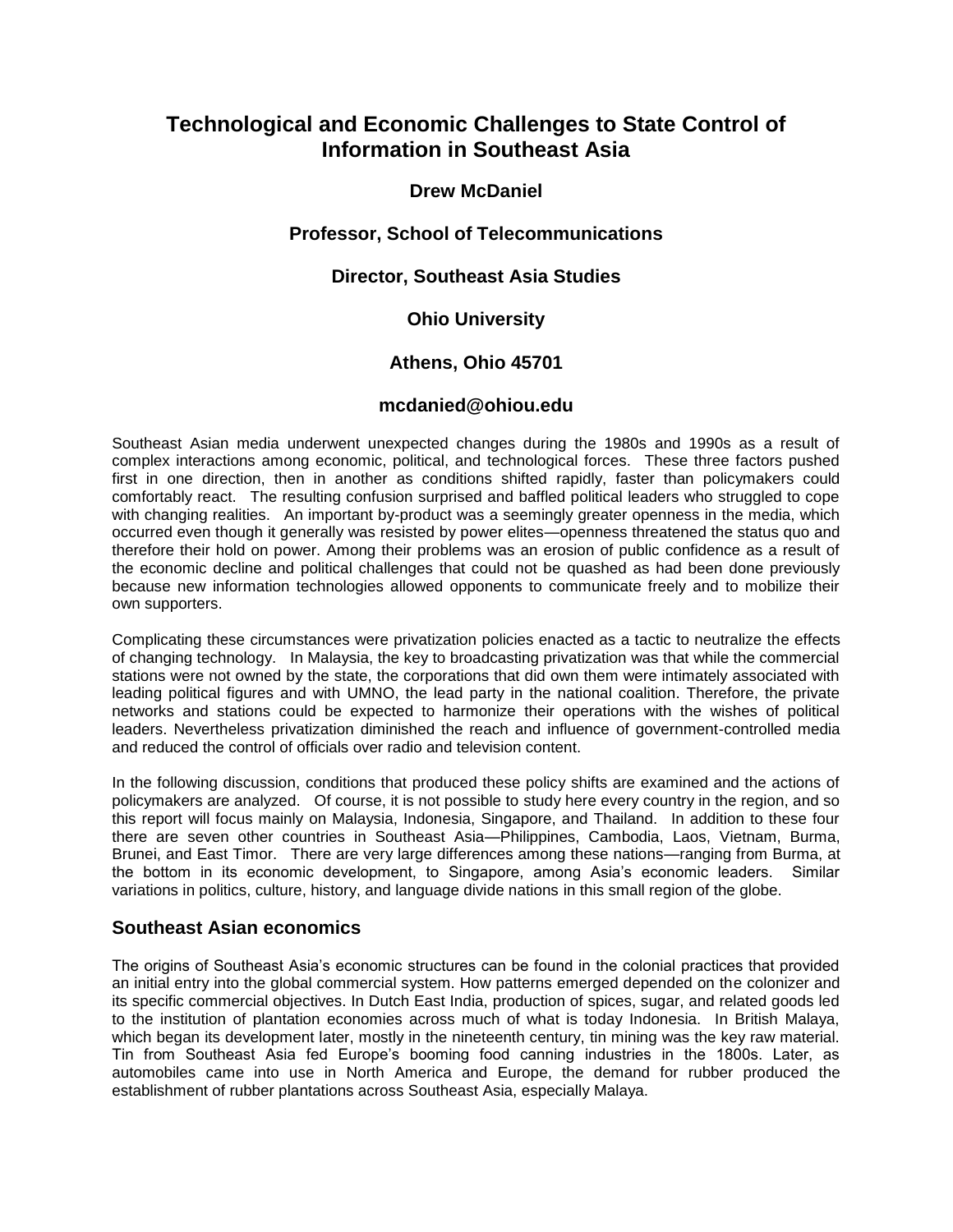Although food products, tin, and rubber remain important as an economic mainstay, from 1970s onward, the most developed of the countries in the region pursued import substitution and industrialization policies based upon direct foreign investment. Of particular importance was construction by US and Japanese firms of offshore electronic component manufacturing plants. By the 1980s, most electronic equipment employed integrated circuit (IC) components. ICs are electronic devices containing multiple transistors, diodes, resistors and capacitors in a single package smaller than a postage stamp. Looking for locations to produce low- ICs and other components, manufacturers like Fairchild and Sony found Singapore a welcoming place, and by the early 1970s they had built huge factories. Within a few years, other production centers were set up to the north in Malaysia, and within a few years that country had become the world's leading producer of electronic components (Pang & Lim, 1977), a leadership Malaysia maintained for many years afterwards. An important proviso for foreign companies to gain access to Singapore and Malaysia's low-wage workers was compulsory technology transfer. This key policy allowed both countries to build human capital capable of constructing domestic industrial bases of their own.

By the end of the 1980s these policies had made Southeast Asia the source of much of the world's manufactured electronic components and consumer electronic equipment such as VCRs, TVs, air conditioners, CD Players, boom boxes, and so on. These successes brought capital into the region and introduced Singapore and Malaysia into the club of economic "tigers" of Asia. A particularly powerful stimulus for the region was the explosion in popularity of the personal computer. Each PC required a large number of ICs and many manufacturers found it advantageous to produce the components in Malaysia or Singapore and then assemble computer sub-units at plants nearby. These locally built computers quickly found their way into domestic markets, thus providing cheap computers throughout Southeast Asia at an early date. Enthusiasm for computers generated unprecedented demand for information technology training at local universities and vocational institutions. The end result was a population that was wealthy enough to afford computers and sufficiently knowledgeable to participate in what has become known as the information revolution. Malaysia and Singapore's knowledge industry workers grew out of this particular set of conditions. To a lesser extent, this pattern could be seen also in other Southeast Asian countries (excepting Laos and Burma, the two countries where domestic policies and underdevelopment were barriers to participation in electronic technology initiatives).

Like other developing regions, Southeast Asia's economies were characterized by a significant degree of state ownership, and this was particularly true in sectors such as information and communication industries. And, as in other parts of the world, efficiency of these state owned enterprises was uneven at best. In Malaysia, for example, the government-owned voice and data monopoly, Malaysia Telekoms, was notoriously underproductive. In the early 1980s, the backlog of line orders numbered in the hundreds of thousands and anyone wishing to obtain new telephone service could expect to wait about two years for a line. However, in 1981 there was a change in government that signaled a shift in economic policies. In that year Dr. Mahathir Mohamad was elected Prime Minister. He was typical of a new generation of Southeast Asian political leaders that arose in the 1980s and 1990s—a group noted for their commitment to economic growth and technocracy. Mahathir immediately introduced plans to make state owned enterprises more efficient and accountable to their stakeholders.

In Southeast Asia, as across the globe generally, an important developmental thrust was embodied in policies of neo-liberal market economics. In Malaysia, this meant privatization of any state owned enterprises that could stand on their own. To the surprise of many observers, privatization included even the information sector, including Malaysia Telekoms, which was sold off to a private corporation owned by local mostly ethnic Malay entrepreneurs (see Kennedy, 1990). Privatizing a large portion of the public sector firms reduced government costs and if successfully executed, public services could be enhanced as well.

### **Information technology projects**

In Malaysia and Singapore, national political leaders were so taken by the economic potential in electronics they devised plans to leverage their competitive advantage in this field into leadership in information technology. In Singapore, the initiative took shape as the "Intelligent Island" project, while in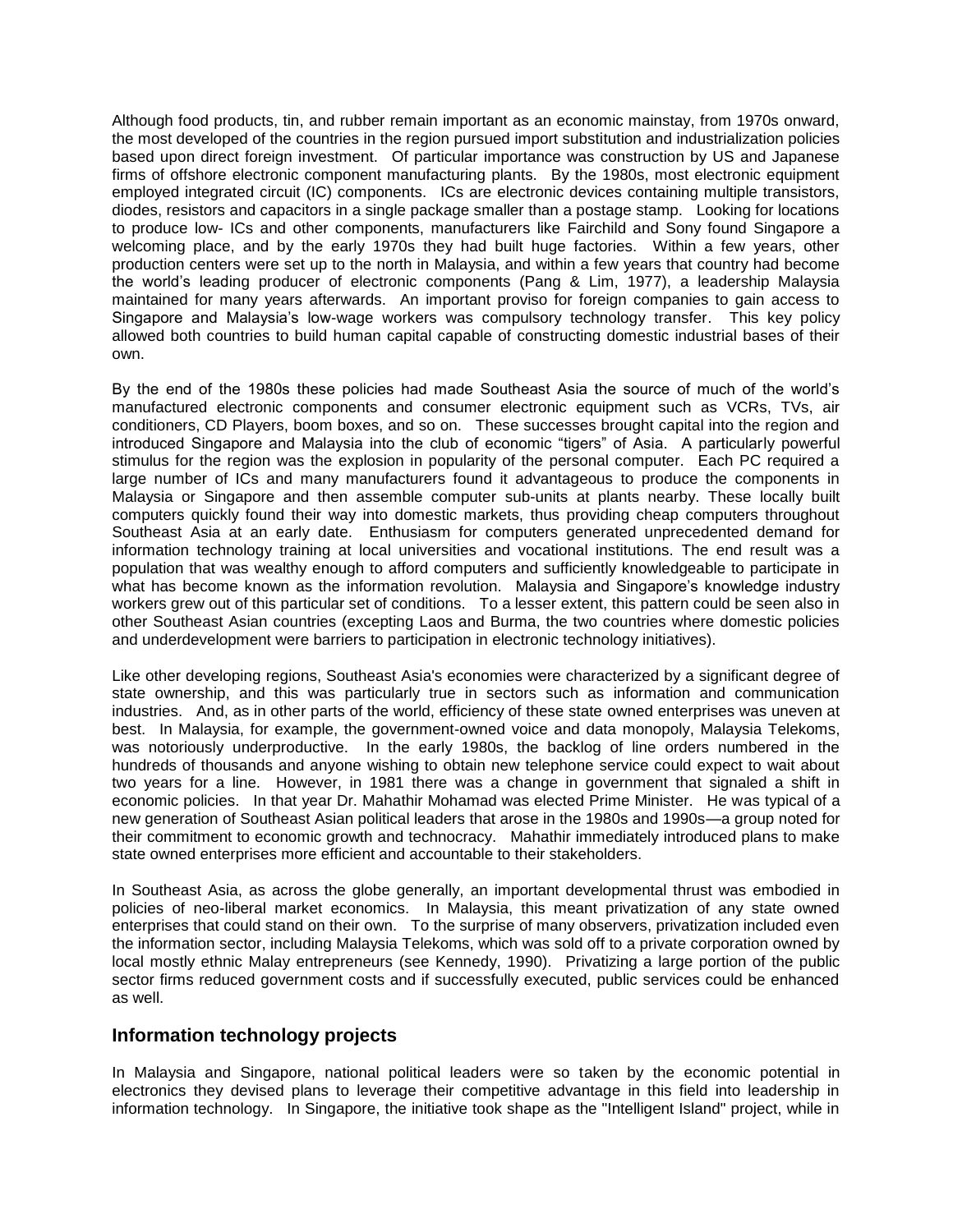Malaysia the effort coalesced around what was known as the Multimedia Super Corridor. Both plans took advantage of comparatively ready local access to personal computer technologies. By structuring incentives to encourage development of IT activities, the two countries believed they could emerge as regional "hubs" for electronic communication and commerce. Computer ownership was largely an urban phenomenon in most parts of Southeast Asia, yet by the end of the 1990s, slightly more than 30 percent of Singaporeans owned Internet accounts, and there were personal computers in roughly 40 percent of homes. These figures generally paralleled adoption of other electronic information gadgets. Approximately half of Singaporeans carried a pager and almost one-third carried a cellular telephone. Singapore had the best access to international telephone service in Asia, 55 telephone lines per 100 population, exceeding even Japan at 49 per 100 population ("When India," 2000). Even though Singapore was a regional leader, there were impressive figure in other countries of Southeast Asia.

Broad adoption of technology was considered a prerequisite to achievement of economic goals. Authorities promoted use of new information technologies—technological leadership not only would drive commercial expansion, it would legitimize national claims of modernity and technical advancement. Singapore and Malaysia mounted particularly aggressive campaigns to expand the information technology sector. Under a government-sponsored Malaysian project, it was possible in the mid-1990s to open an Internet account for the equivalent of about ten dollars USD, and online access would then be available for less than forty cents per hour. Similar services were available in Singapore. Only a few countries showed a lack of interest in the information revolution: Burma and Laos had no Internet service at all until after 2000, and Vietnam allowed operation of only a limited number of state-owned Internet service providers.

In Malaysia, the main technology thrust, one having a splendid vision for national development, was the Multimedia Super Corridor (MSC). This project's aim was to catapult Malaysia into information technology leadership. The MSC was expected to function somewhat along the lines of the Silicon Valley in the United States. It was an innovative concept—the MSC initiative comprised several different facets including a physical geography, a set of laws and policies, as well as a human resource component. This project was given a very big boost by unflagging support from Malaysian Prime Minister Dr. Mahathir. He pronounced that, "if the MSC is set up in this region, we can learn new technology and we may even be involved in the technology and be more adept in its application than others" (Ashraf, 1997). In his view, this project would enable his country to emerge as a major player on the world's economic stage. According to the Prime Minister, Malaysia had "succeeded in becoming an industrial nation" but then he urged his countrymen to "focus on our national development. Once we have become a developed nation, we only need to whisper and others will pay heed to our whispers" ("Acquiring IT," 1997).

The MSC was physically located in a 15km by 50km swath of the central part of the peninsula south of Malaysia's capital Kuala Lumpur, in total a territory of 270 square miles. At the southern end of the MSC is situated Putrajaya, a planned city being built as a new government administrative center. Also nearby is the Kuala Lumpur International Airport (KLIA). Putrajaya was intended to demonstrate Malaysia's technical capability and incorporated plans for "paperless offices," electronic record-keeping, video conferencing, digital databases of all types, and so on. A model city was also incorporated in the MSC plan. Known as Cyberjaya, this was to be an "intelligent city" maintaining a hub of a 2.5-10 gigabit telecommunications network for the district. Previously, MSC's land had been open jungle and palm oil plantations, but with the infusion of funds the district began a transformation into a research and technology center, complete with an advanced information and electronic communication infrastructure.

The whole point of the elaborate show of technological capacity was to attract financial investment from abroad. To this end Malaysia mounted an energetic promotional campaign, headed by Prime Minister Mahathir. In behalf of the MSC, he made visits to Japan, Europe, and the United States. At one stop in California, he made a pitch to potential Hollywood investors. On this occasion, the Prime Minister had to face the very individuals whom he had frequently criticized for their cultural products. He offered his listeners an opportunity to join in an enterprise that presented countries like his a chance for "deeper fulfillment" and a "cultural context that went well beyond American pop culture" (Goh, 1997).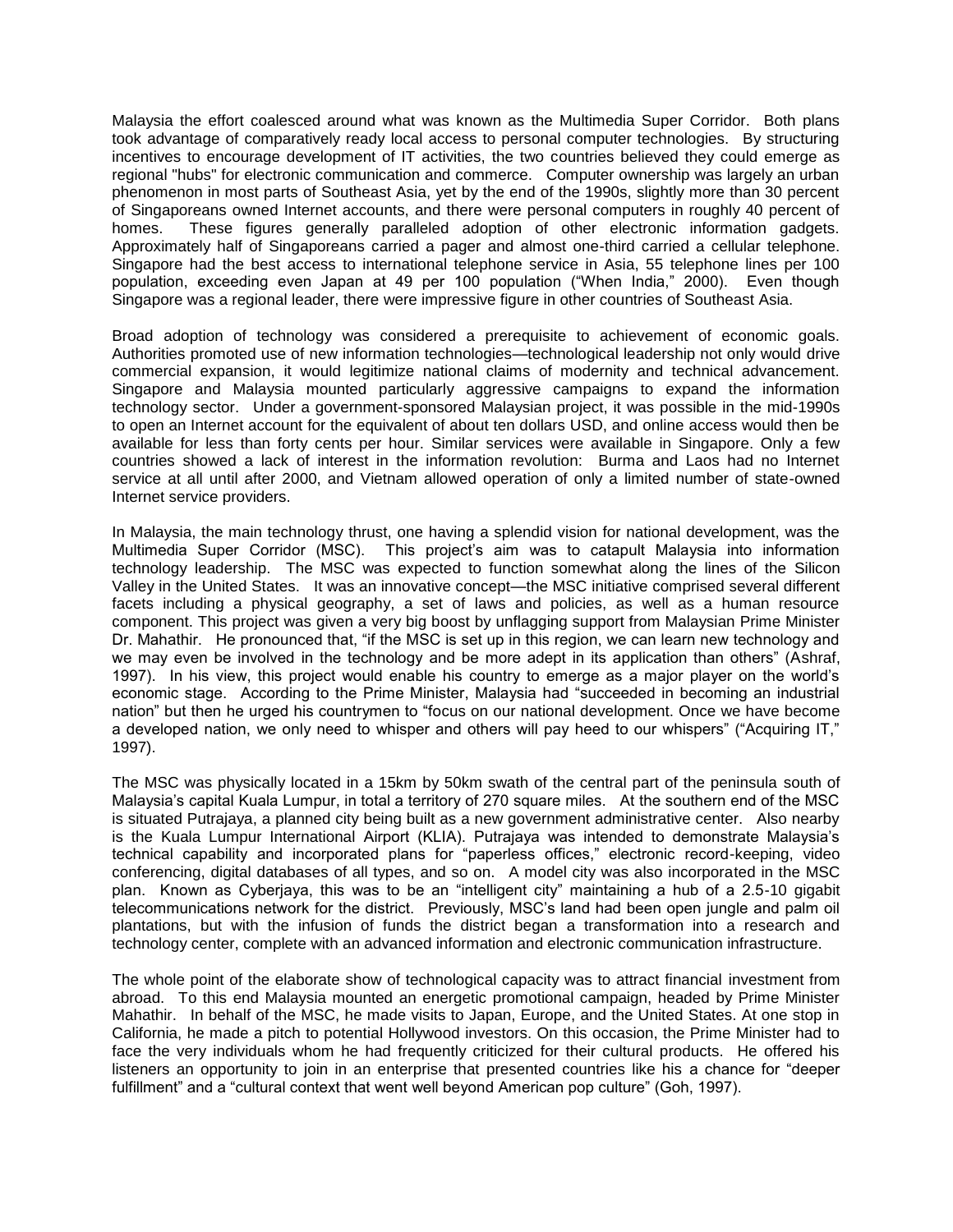As the campaign for foreign investment gained impetus, it became clear that foreign enterprises that might be interested in the MSC project were wary about Malaysia's information policies. The country's rigorous censoring laws were an anathema to information philosophies among Americans in particular. In the Prime Minister's California meetings he attempted to reassure corporate officials of his commitment to basic principles in the MSC. These comprised a number of key points such as: Free ownership in the corridor's IT firms; unrestricted hiring policies including the freedom to recruit expatriate workers; a high quality technical infrastructure; a guarantee that Malaysia would protect intellectual property rights through comprehensive cyberlaws; and most important of all, no censorship of the Internet.

The focus of the country's "cyberlaws," was legal protections against abuses of e-commerce and intellectual properties. Although the concepts embodied in the legal framework changed as time passed, the original plan was to be embodied in the Multimedia Convergence Act, which would have four objectives 1) to create means under law for digital equivalents to personal signatures, 2) a set of laws protecting against hacking, tampering, and other attacks against computers, 3) protections of intellectual properties, and 4) protections for practice of medicine over public digital networks (Ahmad, 1997).

Meanwhile, Singapore's technology initiative was titled "intelligent island," and it intended to turn the entire country into a city-state technology demonstration program. The concept for this plan was first proposed in a government document published in 1992 titled "A Vision of an Intelligent Island." In this document Singaporeans were called to become part of a plan that would make their nation an "Intelligent Island . . . among the first countries in the world with an advanced nationwide information infrastructure. It will connect virtually every home, office school, and factory" (Cited in Yeo & Arun, 1999). The concept, as ambitious as it was, had public appeal. Singapore possessed a comparatively tiny geography, approximately 20 by 11 miles but it enjoyed one of Asia's strongest economies. Singapore's information technology infrastructure had become the most developed anywhere in South and Southeast Asia. Information Society Index figures compiled in 1999 by the International Data Corporation showed that Singapore's economy was the world's fourth most information driven, and projections indicated a continuing growth through the next few years ("Singapore—data," 1999).

The Intelligent Island concept was built around a project called the "Singapore ONE [One Network for Everyone]". This project, launched in 1997, will eventually provide for the installation of wired technology across the entire island, making a national network interconnected with the Internet available to nearly all homes, businesses, and institutions. Ultimately, the plan calls for the connection of 95 percent of residences to be electronically hooked up with government, telecommunications, and computer services. The Singapore ONE project utilizes an optical fiber network that when completed is expected to total approximately 186,000 miles of fiber. Implementation was to be realized in stages, with an initial goal of 400,000 subscribers by the end of 2001 (Tort, 1999).

Senior Minister and former Prime Minister Lee Kuan Yew spelled out Singapore's need to adjust legal frameworks to accommodate his country's technological initiatives, explaining at the Asian Media Conference in Los Angeles in October 1998 that "the new media technology is here to stay" and "although it may take some time, morality and wisdom must find a way to control and tame the new technology to preserve the fundamental values of society." To accomplish this, he proposed the adoption of new laws to "combat cross-border crimes in cyberspace" ("Media will stay," 1998). In response, Singapore's governing structure for telecommunications was reorganized to integrate policymaking and law enforcement bodies. In March 1999, the government announced the merger of the Telecommunication Authority of Singapore (TAS), the National Computer Board (NCB) and portions of the Singapore Broadcasting Authority (SBA) into a new agency to be known as the Information Technology and Telecommunication Authority (ITTA) of Singapore. Concurrently, the Ministry of Communication was renamed as the Ministry of Communication and Information Technology.

Singapore, like Malaysia, used its information technology emphasis as a strategy to advance claims on region industrial leadership. To achieve this, the country had to maintain an open and competitive environment for commercial enterprise. For example, beginning in April, 2000, Singapore Telecom, which had long maintained monopoly over voice and data services, had to face competition for the first time in the landline market. By then, cellular services had already grown into a huge market shared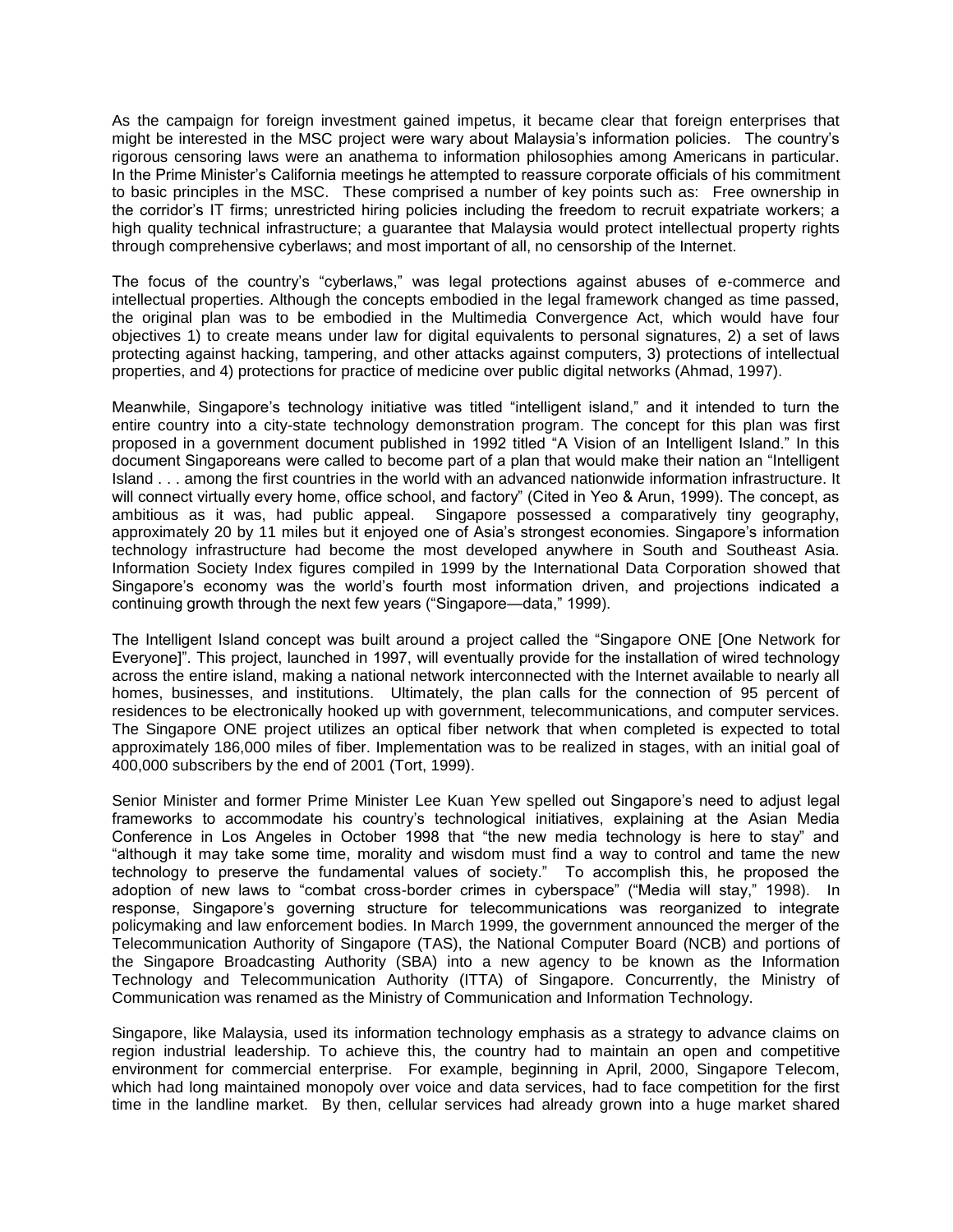among several providers, including SingTel. Although a number of large hardware manufacturers had built facilities in Singapore—among them Hewlett-Packard, 3COM, and Cisco Systems—policies for information media were more restrictive, and economic liberalization in this sector moved much more slowly than in Malaysia.

SingTel, which was 76 percent owned by the Singapore government, followed a business strategy similar to policies Malaysia adopted for its MSC—to seek foreign investment and assets to strengthen its claim on regional leadership. A big disappointment was SingTel's failure to win a bid to acquire Cable and Wireless HKT in 2000. It lost out to the small upstart Pacific Century CyberWorks. On the other hand, SingTel, did strike a deal with News Corp, the Rupert Murdoch media conglomerate for regional broadband services ("Wake-up call," 2000). Singtel likely pursued such partnerships because of Singapore's belief that its competitiveness in a globalized environment required powerful regional and international alliances—ownership and protection by the Singapore government would not alone ensure marketplace power.

It is clear that there was a sense of competition in technological capacities between Singapore and Malaysia. Singapore's Senior Minister Lee Kuan Yew foresaw that "we will face stiff competition from Malaysia. . . . Policies that we adopted which have made for our success are now followed by our neighbors" (Cited in Hiebert, 1997). Despite these expressions, . Singapore has an enormous advantage in the IT area. According to one survey reported in the Far Eastern Economic Review among a diverse group of 49 countries examined around the world, Singapore was ranked second in technology infrastructure, far above Malaysia's ranking of nineteenth. In addition, Singapore was ranked second in computer literacy while Malaysia was ranked twenty-eighth (Hiebert, 1997). In many ways, the winner of the competition will be irrelevant because Malaysia and Singapore have tightly integrated economies and if one wins, so will the other.

Excitement over Malaysia's and Singapore's technology projects was great and their sweeping visions captured the public's imagination. In Malaysia this was particularly palpable. Its MSC project was closely linked to a grand concept called "Wawasan [Vision] 2020." Vision 2020 referred to the Prime Minister's call for Malaysia to attain the status of a developed country by the year 2020, a concept heavily promoted by the entire government apparatus and the leading political parties. Enthusiasm for Vision 2020 was sustained even as the economies of Southeast Asia suffered a stunning loss of confidence beginning in 1997.

### **Economics, politics, and communication technology**

Southeast Asia's information technology ambitions encountered severe trouble in 1997. That was the year the Asian financial miracle derailed, as an economic crisis swept from one country to another across East and Southeast Asia. Weaknesses in the economies of Korea, Japan, and Thailand had been well documented, and each country had been working feverishly to head off their problems. Financial institutions in those and a number of other Asian countries were weakened by non-performing loans, contributing to a rising loss of confidence among investors. A trigger for what turned out to be a full-scale crisis was the devaluation of the Thai Bhat in July. Over succeeding months, the economic picture grew increasingly grim. Among the hardest hit was Indonesia, where the Rupiah lost much of its value against major international currencies.

Across Southeast Asia, there is an assumption that government stability depends upon continued growth in citizens' personal incomes and wealth. This belief was put to the test when the steep economic decline of 1997 and 1998 occurred. It is possible to say that at least two changes in government took place as a direct or indirect result of financial problems, one in Thailand and another in Indonesia. Of these, by far the more remarkable case was Indonesia where President Suharto had held power since the overthrow of Sukarno more than thirty years before. Of course, Suharto's departure was a result of more than just an economic downturn.

Indonesia's political conditions degenerated rapidly in 1998 after the January selection of B. J. Habibie as Suharto's vice president. In the ensuing months, student protests escalated in the main cities, especially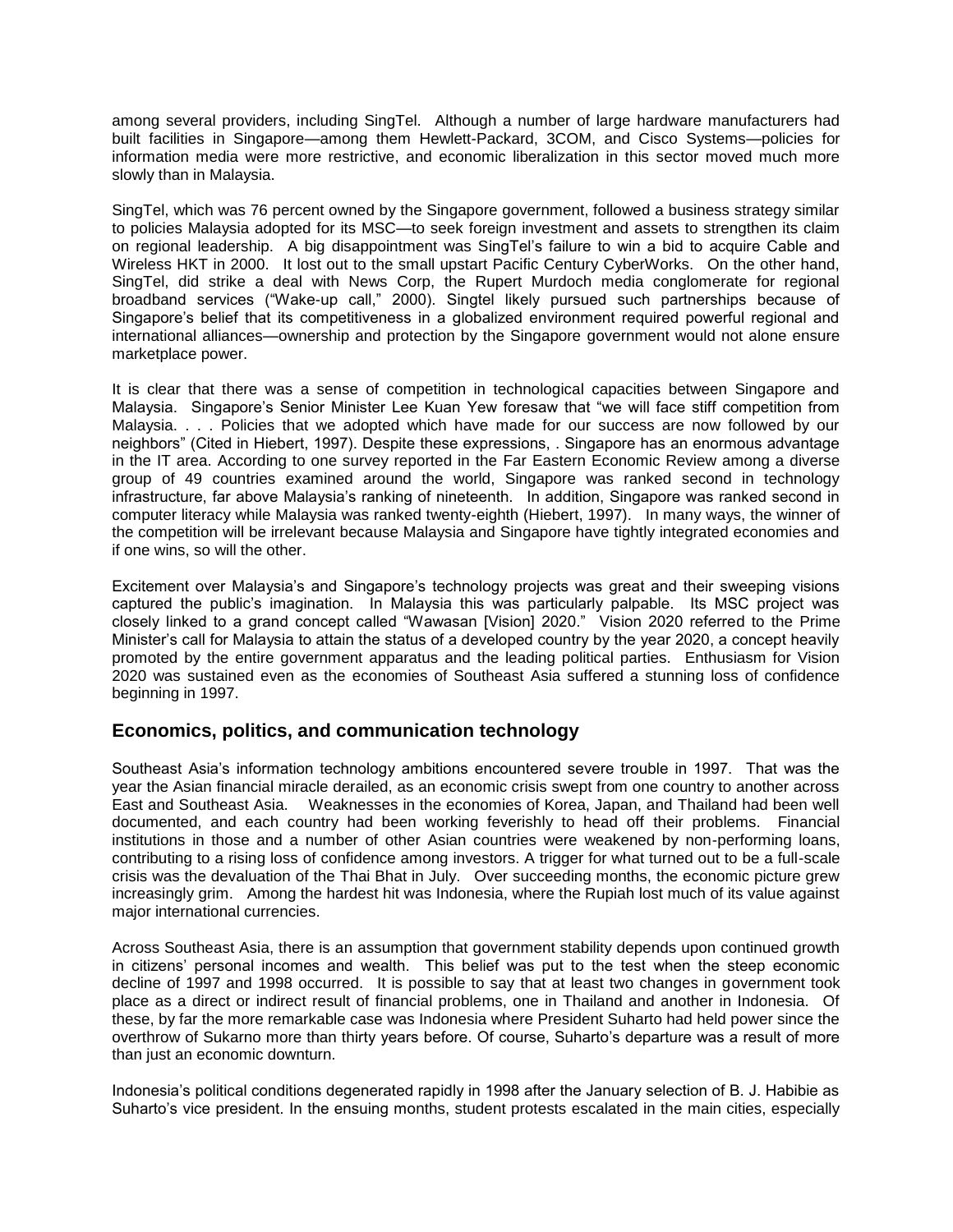Jakarta. Amid the confusion, the Internet became a crucial means of communication among dissidents and protestors. The turning point came on May 12 when five students were killed by police in protests at Trisakti University. In the aftermath, outraged demonstrations around the country produced even more violence, leading to a peak on May 15 when more than 500 protesters were killed ("Indonesia awakes," 1998). Suharto's rule thus became untenable in the face of the widespread bloodshed, and on May 21, he stepped down.

Responding to crises such as Indonesia's power transition, Southeast Asia's radio and television media found themselves overwhelmed by new technological competitors. Many had surfaced during the 1970s and 1980s, such as broadcast satellite television, video, video CDs, DVDs, and cable. But the growth of Internet presented a largely unexpected challenge to conventional over-the-air broadcast outlets. Whereas governments had always managed the flow of information within their borders, the new technologies could not be controlled in the same way as before. Indonesian opposition forces were quick to exploit the Internet. They discovered that the Internet offered them a tremendous capacity to communication across the whole of the archipelago. Anti-Suharto activists employed Internet chat rooms, mail lists, and Web sites in their campaign to drive his government from power. These communication tools were beyond the reach of authorities who were powerless to stem the rising public sentiment against the Jakarta regime. Opposition came not only from those who wanted a new government but also from groups arrayed to seek independence or autonomy from central Indonesian governance. Most prominent among these were activists in the Aceh, East Timor, and Irian Jaya provinces.

But the Internet was not only used by opposition groups and activists, ordinary citizens mystified by the rapidly evolving political conditions found it useful as a means of staying informed on events. Perhaps the most important and influential Internet information channel was the US-based Indonesia mail list "apakabar." This list was described by T. Basuki as a factor that "helped accelerate Indonesian society's awareness of the need for change as it encouraged open and democratic debate on issues" (Pabico, 1999). Of course the accuracy of reports was often suspect. Descriptions of untrained onlookers could not be wholly trusted, and there were cases of outright fabrications disseminated through the Net purely for political advantage.

The vital role played by the Internet in the country's political transition was unification of disaffected Indonesians no matter where they lived. The island geography of Indonesia had always worked against any concerted country-wide action, but the Internet brought together not only people scattered across the archipelago, but even those living abroad. One such person was Abigail Abrash, an Indonesia employed by the Robert F. Kennedy Memorial Center for Human Rights in Washington, D. C. When the confusion and violence in Jakarta made it difficult to get full accounts of events, she contributed summaries of U. S. news media reports about Indonesia to mail lists, while reading reports from other correspondents in Indonesia. Abrash was astonished to discover that "even remote towns in Indonesian Borneo [Kalimantan] were 'wired.'" On this she concluded that "in a country that's as far-flung as Indonesia, the Net has meant that people have been able to communicate at a time like this." Anonymity and the extent of the Internet supplied opposition groups more security. As one writer in a chat group said, "one or two people saying [they are opposed to Suharto] are easily dragged away and silenced. One or two million it is not so easy" (Marcus, 1998).

Online newspapers and other news sites were additional important sources of information available on the Net. International news media such as the BBC and CNN were particularly favored by Internet users. Singapore's Straits Times was one of the most popular in providing coverage within Southeast Asia. This newspaper's online edition reported a huge increase as a result of the turmoil in Indonesia. It claimed a 40 percent increase in hits during 1998 from the preceding year, mostly due to a 25 percent growth in hits from overseas readers. The newspaper guessed that coverage of the troubles in Indonesia and the dismissal and subsequent trial of Malaysia's Deputy Prime Minister Anwar Ibrahim were causes of the growth. Straits Times' online edition journalist, Raoul Le Blond, described eye-witness accounts he collected via e-mail from his readers. He reported receiving messages from Chinese Indonesians containing stories of violence given to him for publication via the online newspaper because "access to their local media was blocked to them" ("ST Interactive," 1998).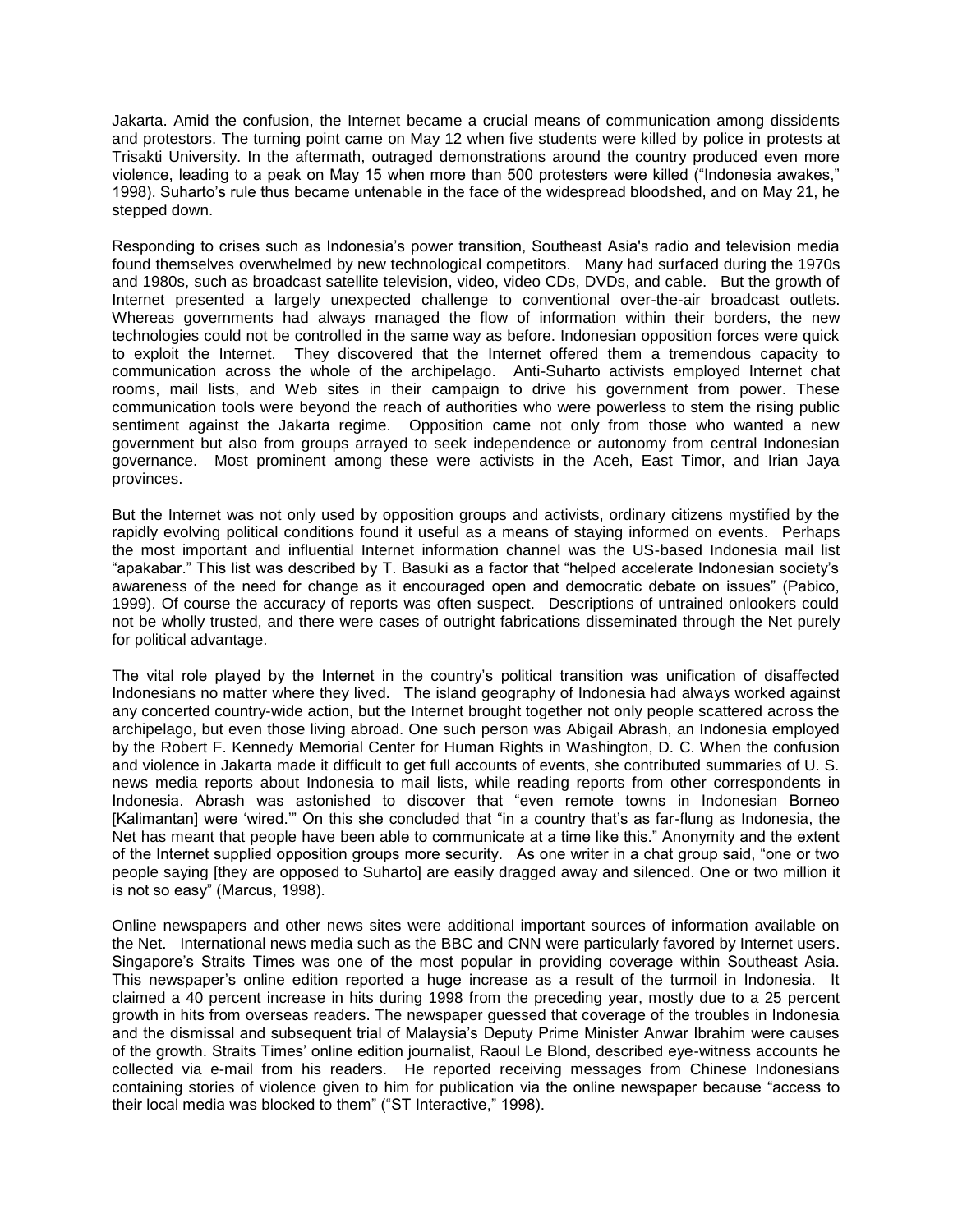## **Economics, politics, and privatization**

As economic conditions worsened, inefficient government enterprises suffered more and more, giving greater energy to neo-liberal economic conversions already underway. This played a major role in reshaping Southeast Asian media through privatization, so much so that public service broadcasting came under threat in a number of countries. In Indonesia, for example, by 2002 there were six private channels on the air including RCTI, SCTV, TPI, Indosiar, ANteve, TransTV and MetroTV. These were all arrayed against the government channel TVRI. Prior to privatization policies of the 1990s, in all of Southeast Asia only the Philippines had a dominant private system of broadcasting.

Malaysia was the region's first to privatize in 1983, partly in response to the Mahathir government's general moves to shrink state ownership. In addition, privatization was intended as a measure to reduce the rapid loss of Radio Television Malaysia's television audiences to VCRs—most videos in circulation were uncensored and were deemed threatening to Malaysia's unification policies. TV3 (TV-Tiga) as the first of the private stations was known, signed on the air in 1984. Further private channels joined the action soon, including MetroVision[1] starting in February 1995, and in 1998 a fifth channel was added, called NTV7, operated by business interests based in East Malaysia and intended to "foster closer relationship and better integration between the people of Sarawak, Sabah, and Peninsular Malaysia" ("NTV to begin," 1996).

The diversity in ownership afforded by privatization failed to produce much diversity in content. Even though Malaysia's TV3 was privately owned, its license was awarded to companies and individuals closely associated with UMNO and other parties of the national coalition, Barisan Nasional, and franchises that came along later were given to groups having the same types of political connections. Zaharom (1996) found in his analysis of the licensing process in Malaysia that instead of producing a broader range of viewpoints, privatization merely transformed state monopolies into "private monopolies" that extended "the tentacles of the ruling coalition and its allies even wider across the Malaysian economy, adding economic and cultural domination to what is already a virtual political domination" (p. 52).

Across Southeast Asia, similar developments in privatization were evident. Ubonrat (1997) found in Thailand after the free speech movement of 1992 forced government to authorize additional television stations and to deregulate cable and satellite television that "although the deregulation policy for the Thai broadcast media has opened up the system to more actors, it is confined to a handful of large corporations" (p. 74). The economic power wielded by these favored corporations prevented other firms from competing successfully against them. In Indonesia under Suharto, it was well known that private stations could only win a license if they gave a significant block of ownership shares to members of the Suharto family, mainly Suharto's children. Consequently, privatization did not produce a freer and more open "market of ideas" but instead simply reinforced existing power structures. In each country, newly licensed stations were linked firmly to their governments and to majority political party interests.

In the post-Suharto era, five new television stations were issued broadcasting licenses in Indonesia, but their startup was slow-moving due to the weak economy. Metro TV and TransTV were the only ones to start transmissions by 2002. Even without the additional broadcasters, intense competition caused by the new stations threatened to create a chaotic environment and to place extreme pressure on the troubled national public service broadcaster. This came to a head in late 2001 when the Indonesian parliament took up the problems of TVRI. The government station did not carry advertising, but was financed by the receipt of 12.5 percent share of the private TV stations' ad revenues. Although there had been an increase in advertising earnings among the private stations, it was not enough to cover TVRI's rising expenses. For a number of years, many within the field of broadcasting had considered the possibility of altering the official status of the organization, either by making TVRI a public corporation (that is, publicly-owned but not government controlled) or by selling the network to private investors. As Parliament weighed options, TVRI's Director, Sumita Tobing, argued in favor or an outright sale noting, "I do not believe that TVRI will be able to improve its professionalism as long as it is run by civil servants" ("Tough challenge," 2001. She rejected the notion that the organization could survive by increasing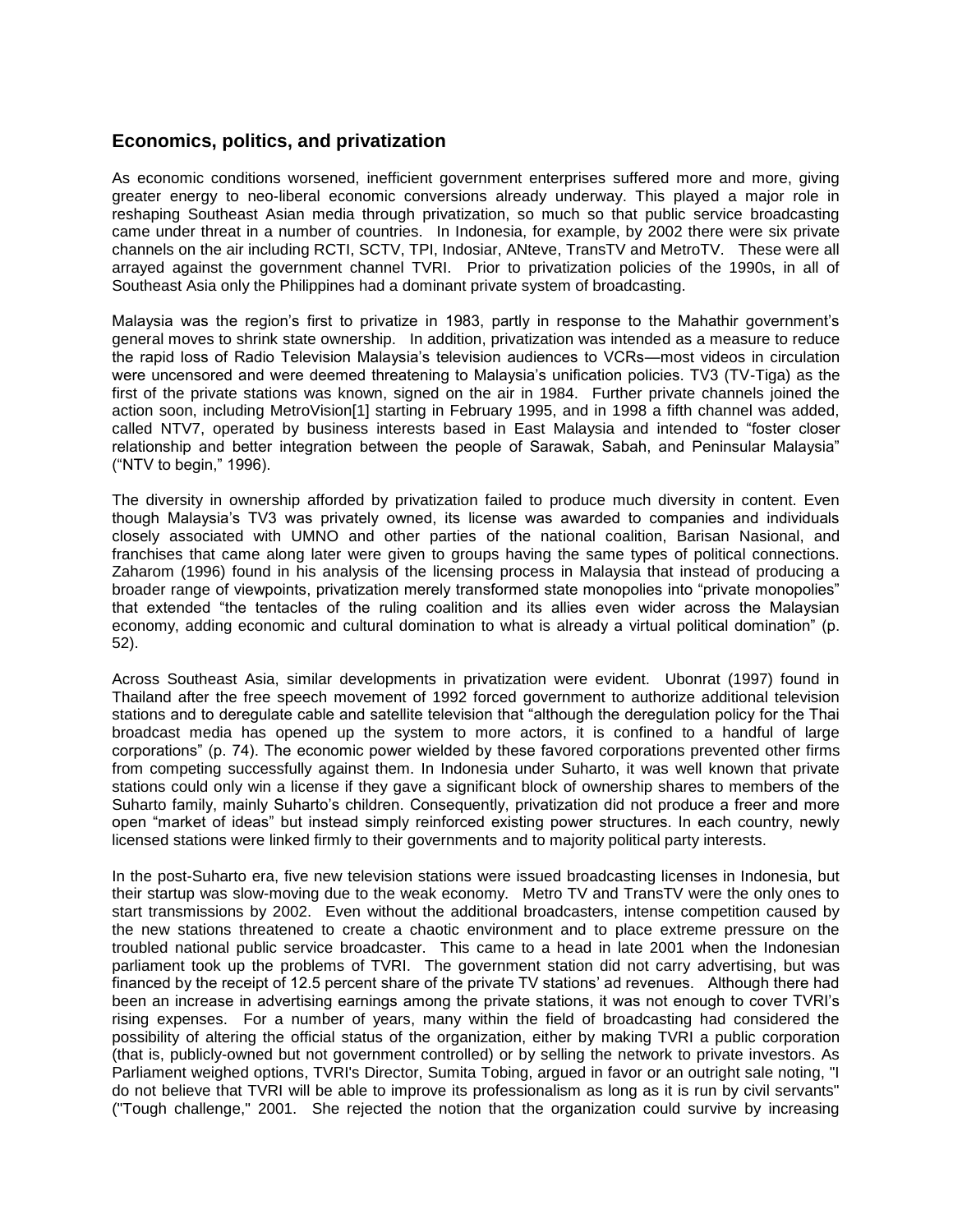support from raising funds from viewers. According to her, "I do not think it is feasible because 70 percent of our viewers are poor people in rural areas."

The conversion of TVRI finally occurred in May 2002. Its new status was neither a private organization nor a public corporation. It was reorganized as a limited liability state-owned corporation, rather than as a private company. The management structure underwent review and articles of incorporation were drafted. The new company's financial position was made difficult by the fact that it had not received payments of about 300 billion rupiah from private stations' share of advertising. This produced debts to foreign film suppliers of approximately 260 billion rupiah. The biggest problem the new company faced was bloated staffing—about 7,000 persons were on TVRI's payrolls as the company started its new life ("Time to join," 2002).

## **Looking ahead**

The changes introduced by technology, monetary conditions, and consequent political adjustments continue to reverberate across the region. Indonesian economic restructuring has so far been primarily aimed at balancing government finances by the sales of state assets. It has proceeded slowly, and the Director General for state enterprises I Nyoman Tjager had to admit in mid-2001 that no funds had been generated by the sell-off of government-owned corporations. Plans to divest in cement and pharmaceutical industries met resistance from legislators and wary foreign investors ("Privatization amounts," 2001). However, media privatization is still moving ahead in Indonesia and some other countries, though its pace has been distinctly slowed by the region's sluggish financial recovery and by policymakers' foot-dragging. For example, Malaysia's private station TV3, along with its print media sibling New Straits Times Press group, were in dire financial distress by 2002. TV3's debts were forcing it into insolvency and producing such a drag on the parent holding corporation Malaysian Resources (MRCB) that its chief executive officer was forced to resign at the end of 2001 ("MRCB to spin," 2001). In Thailand, privatization of Internet services brought hope that the high costs of Net access could be reduced. Internet Thailand staged its initial public offering in November 2001, but its stockholder structure ensured state involvement through 49 percent government share ownership ("Challenge of privatization," 2001). In any case, as has been shown, authorities have tended to arrange privatization so that stock in new media firms are owned by corporations held by political parties or by investors aligned with political leaders, thus assuring that government officials could retain control. Still, private media have goals and interests that diverge from public media, and this means that a different menu of choices have become available since the 1980s. State stations are inclined to promote government dealings and development projects, while private broadcasters are more likely to cater to viewers' preferences, both in the sorts of programming scheduled and in the glitz and polish of their presentation. Private television stations have also tended to schedule far more program imports from the US and other popular culture centers.

Nevertheless, measures to have been taken regain control over information channels in countries of the region, though strategies have differed. In the Philippines, the E-Commerce Act of 2001 was enacted in the aftermath of the ILOVEYOU virus that caused havoc around the world after its release by a Manila hacker. The focus of this legislation was provision of a uniform standard for e-business but, significantly, it defined broadcasting and cable as part of the telecommunications business, not as a distinct media business ("The view," 2001). In Malaysia, renewed interest in curbing online media content arose in 2001. Rais Yatim, Minister in the Prime Minister's Department, spoke on this at a cyberspace seminar where he criticized "hate messages, seditious writings and e-mail advocating religious dissent." He denied any official reversal of position on Internet censorship saying "of course there will be no censorship" but continued that ". . . we did not exclude our right to make laws needed by the country" (cited by Cheesman, 2001). Later, Malaysia's Sun newspaper fell afoul of officials when it ran a Christmas Day story on a purported plot to kill Malaysia's political leaders. In the ensuing furor, a total of 42 journalists were fired, apparently under government pressure ("Malaysian Press," 2002). Finally, in Indonesia, critics claim that inflammatory reporting of communal violence has led to heightened tensions. North Maluku Governor Muhyi Effendie "warned" TPI and RCTI, two private television networks that had carried reports on clashes in the area. Other officials urged media to practice self-censorship in order to preserve calm ("Media self-censorship," 2001). Subsequently, a restructuring of government oversight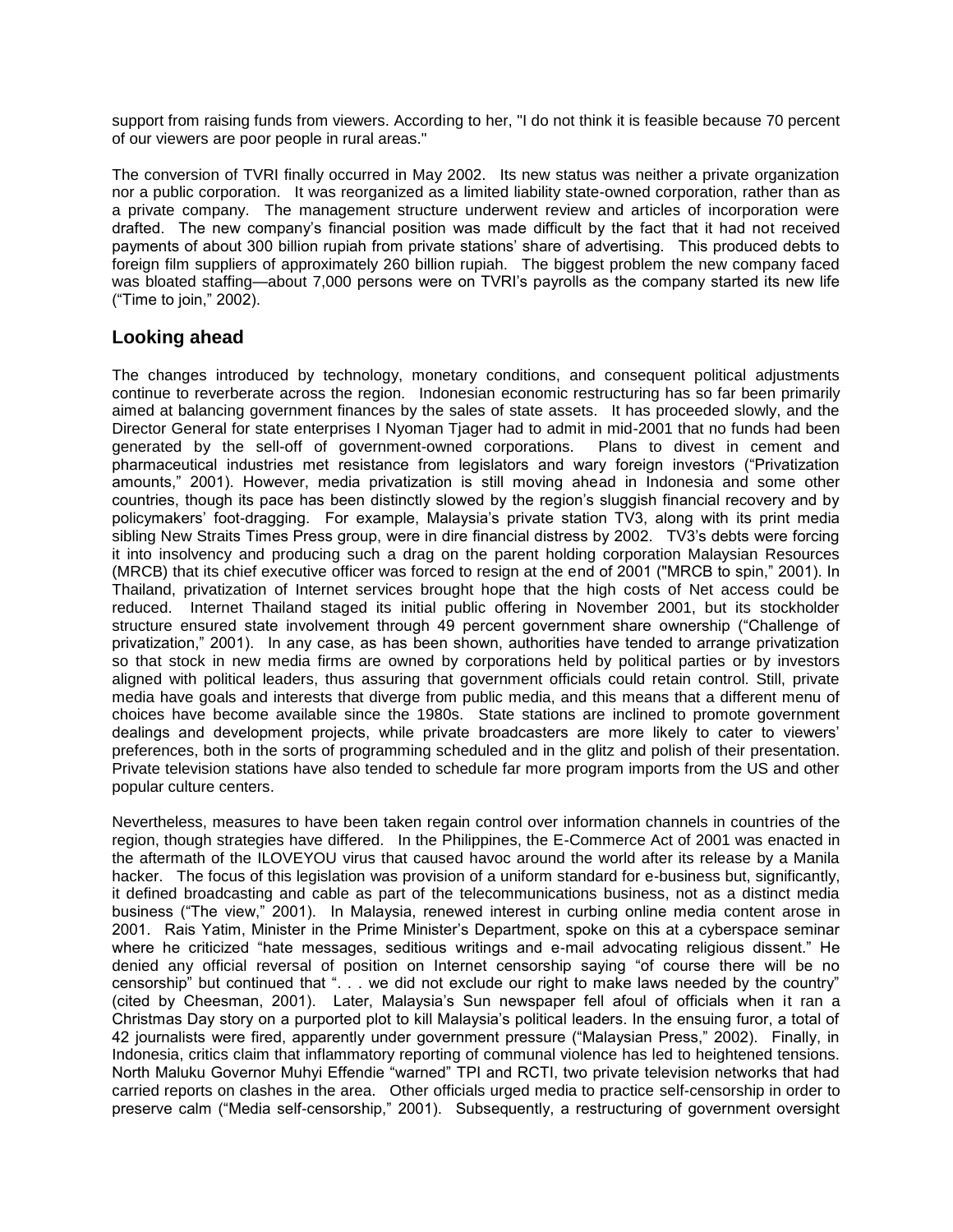was announced with the creation of the State Ministry for Communication and Information, a move that was received unhappily by local journalists. The Alliance of Independent Journalists expressed dismay over the creation of an entity that resembled the discredited former Ministry of Information. AJI Secretary-General Didik Supriyanto termed the move "antidemocratic, antireform, and unproductive" ("Information ministry," 2001).

In the end, media reform in Southeast Asia has momentum that cannot be arrested easily, even though political figures are attempting to guide and limit the process. Changes in governments across the region provide some assurance that information policies will continue to evolve toward transparency and openness, at least in a halting way. The world's longest serving democratically elected national leader, Dr. Mahathir of Malaysia announced in 2002 that he would step down from his post by October 2003, and transitional leadership in this and other countries were in place or expected within a few years. What this new generation of political figures will bring to the functioning of media cannot be fully predicted, but they are likely to remain caught between public desire for less restrictive media rules and politicians' impulses for control. Perhaps economies of the region cannot recapture their former brilliance. Competition for industrial production has shifted greatly toward the powerhouse to the north, China. However, these countries can still be factors in global information technology development, provided their domestic policies can be made conducive to international participation.

## **References**

Acquiring IT for a better tomorrow. (1997, January 11). New Straits Times.

Ahmad K. (1997, March 24). Cyberlaws to be tabled by year-end. New Straits Times.

Ashraf A. (1997, April 12). Dr M: Nation can gain directly from MSC. New Straits Times.

Challenge of privatization. (2001, October 22). Bangkok Post.

Cheesman, B. (2001, July 7). Online news set to be muzzled. Australian Financial Review.

Goh, C. (1997, January 16). PM: Hollywood could gain from MSC. New Straits Times.

Hiebert, M. (1997, February 27). Future shock. Far Eastern Economic Review.

Information ministry meets resistance. (2001, August 10). The Jakarta Post.

Indonesia awakes to the post-Suharto era. (1998, May 23). The Economist.

Kennedy, L. (1990). Privatization and its policy antecedents in Malaysian telecommunications. Unpublished Ph.D. dissertation, Ohio University, Athens, OH.

Malaysian press clampdown. (2002, January 16). Australian Financial Review.

Marcus, D. L. (1998, May 23). Indonesia revolt was Net drive. The Boston Globe.

Media self-censorship is essential. (2001, March 28). The Jakarta Post.

Media will stay different. (1998, November 2). Straits Times.

MRCB to spin off troubled media units. (2001, October 9). Financial Times (London).

NTV to begin transmission by end of 1997. (1997, November 20). New Straits Times.

Pabico, A. (1999, January 14). South-East Asia: The Internet, a handy political weapon. Inter Press Service.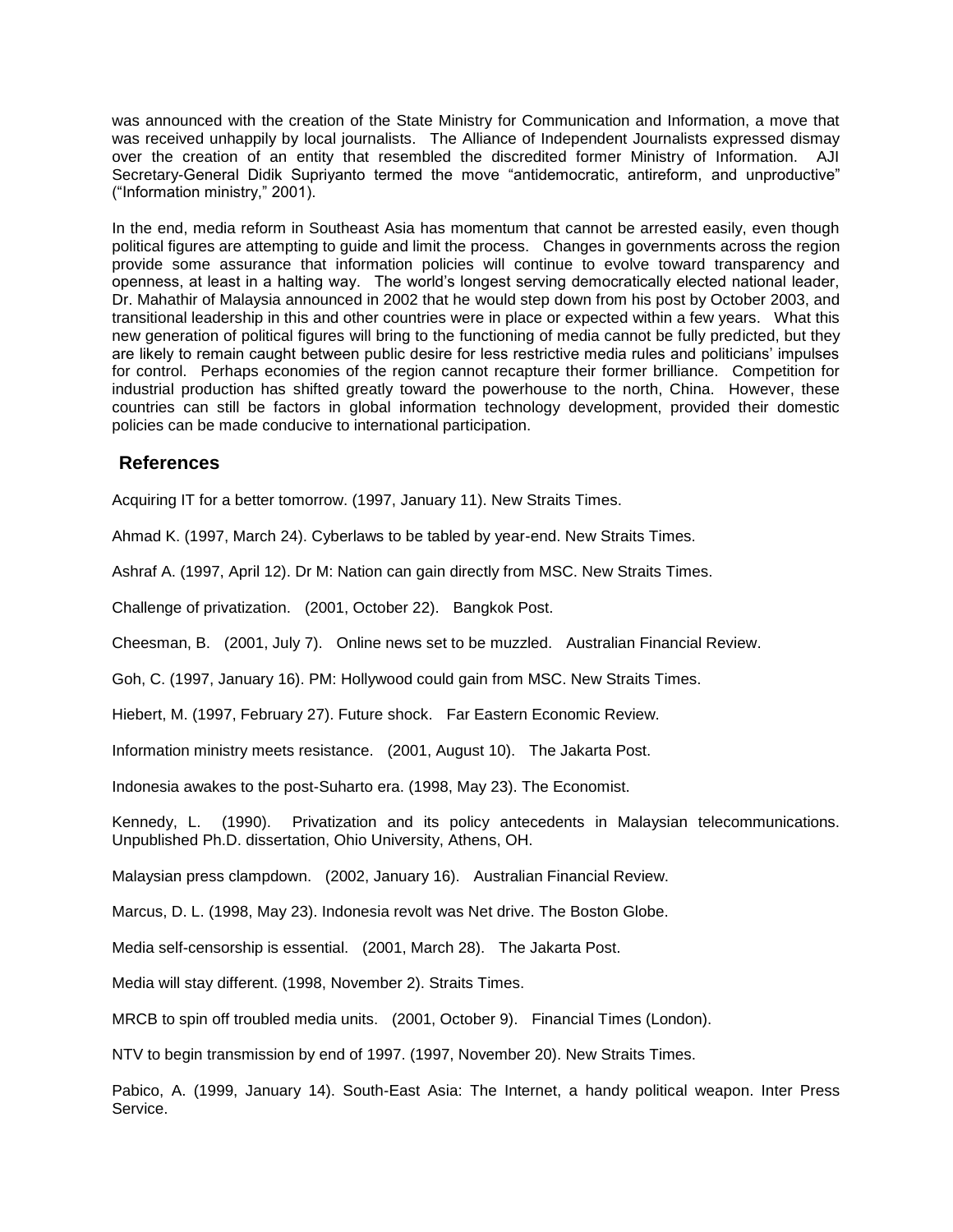Pang E. F. & Lim, L. (1977). The electronics industry in Singapore: Structure, technology, and linkages. Singapore: Economic Research Centre, University of Singapore.

Privatization amounts to zero so far: Govt. (2001, August 7). The Jakarta Post.

Singapore—data communications equip market. (1999). FT Asia Intelligence Wire. Washington, D.C.: U.S. Department of Commerce.

ST Interactive sees big jump in hits. (1998, September 14). Straits Times.

The view from Taft. (2001, March 15). Business World (Philippines).

Time to join the real world! (2002, may 20). Tempo.

Tough challenge: How to save state-owned 'TVRI.' (2001, September 26). The Jakarta Post.

Ubonrat S. (1997). Limited competition without re-regulating the media. Asian Journal of Communication, 7, 57-74.

Wake-up call. (2000, March 16). Far Eastern Economic Review.

When India wires up. (2000, July 22). The Economist.

Yeo, S. & Arun M. (1999, August 15). Censorship: rules of the game are changing. Straits Times.

Zaharom N. (1996). Rhetoric and realities: Malaysian television policy in an era of globalization. Asian Journal of Communication, 6, 43-64.

[1]MetroVision quickly encountered financial problems and was forced to sign off the air within a few years.

### **About Drew O. McDaniel**

Dr. McDaniel is Professor in Telecommunications and Director of the Center for Southeast Asia Studies, Ohio University. Previously, he held the post of Director, School of Telecommunications from 1976 to 1990 and 1994-1996. Prior to joining Ohio University in 1970, he was employed in broadcasting in the western United States. In 1983 and again in 1989, he was named Ohio University's Outstanding Graduate Faculty Member. In 1990, he was a Fulbright Southeast Asia Regional Research Fellow. He has twice been recipient of Ohio University's Baker Research Award.

McDaniel also holds a position as staff consultant at the Asia Pacific Institute for Broadcasting Development (AIBD), a UN-chartered agency providing research and training assistance from its headquarters in Kuala Lumpur. Since 1981 he has had annual assignments with AIBD to provide training and research assistance in the region.

#### **Select Publications**

Electronic Tigers of Southeast Asia: The Politics of Media, Technology, and National Development, Ames, IA: Iowa State University Press, 2002.